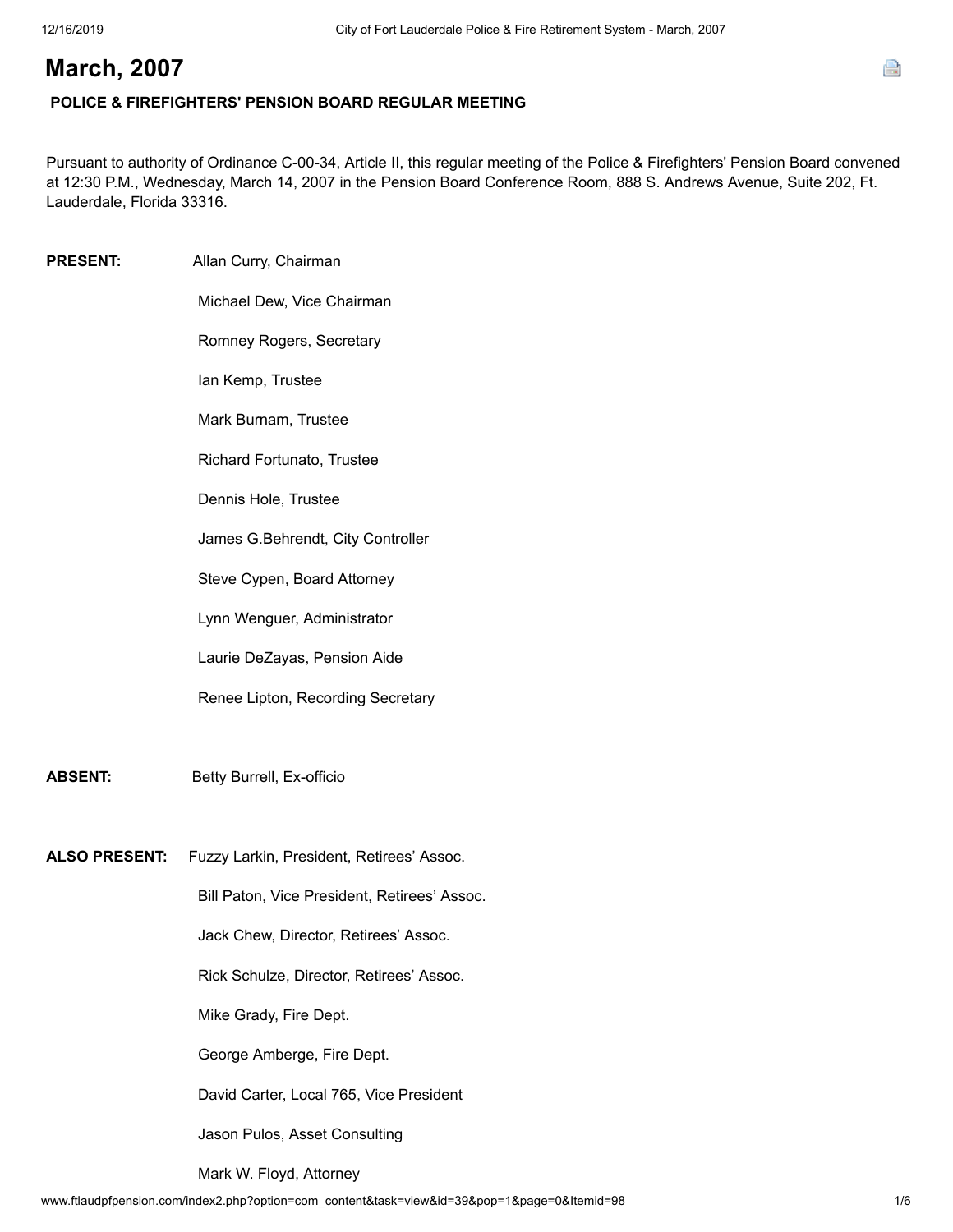## **ASSET VALUE as of March 12: \$479,182,030.**

Chairman Curry called the meeting to order at 12:30 P.M.

**MINUTES:** Regular Meeting, February 14, 2007. Mr. Hole made a motion to approve the minutes as submitted with Mr. Fortunato seconding the motion. The motion was approved **UNANIMOUSLY** by the Board.

**BENEFIT REVIEW: POLICE DEPARTMENT – New Retirees – Termination of DROP Retirements: Timothy D. Bronson, Sergeant.** Date of DROP retirement March 5, 2002 with 20.68 credited years of service and 25.68 total years of service. Termination date March 4, 2007. Monthly pension benefit \$4,165.81. DROP account total \$300,069.90.

**Gary G. Daughenbaugh, Sergeant.** Date of DROP retirement April 21, 2002 with 22.21 credited years of service and 27.18 total years of service. Termination date April 9, 2007. Monthly pension benefit \$4,430.95 (100% Joint & Survivor). DROP account total \$317,622.90.

**Vested Retirement: Frederick C. Bamonte.** Date of termination February 11, 2006 with 14.22 years of creditable service. Monthly pension benefit \$1,556.18.

**Vesting: Ian D. Sklar, Police Officer.** Last day worked February 6, 2007 with 13.92 years of service. Pension benefit \$2,749.77.

**Request for Lump Sum Refund: Jonathan M. Graham, Police Officer.** Date of separation December 17, 2006 with .90 years of creditable service. Lump sum payment due \$2,600.83.

**FIRE DEPARTMENT - New Retirees – Termination of DROP Retirement: Arthur J Frittelli, Driver/Engineer.** Date of DROP retirement October 1, 2002 with 20.88 years of credited service and 25.29 total years of service. Termination date March 2, 2007. Monthly pension benefit \$3,987.99. DROP account total \$249,758.95.

**Shane E. Morgan, Firefighter.** Date of DROP retirement March 13, 2002 with 23.80 years of credited service and 27.80 total years of service. Termination date March 2, 2007. Monthly pension benefit \$4,089.03. DROP account total \$290,417.45.

**William T. Nelson, Lieutenant.** Date of DROP retirement April 1, 2004 with 22.64 years of credited service and 25.63 total years of service. Termination date March 17, 2007. Monthly pension benefit \$4,352.36 (100% Joint & Survivor). DROP account total \$212,731.97.

**Juan M. Real, Driver.** Date of DROP retirement May 9, 2004 with 24.14 years of credited service and 26.73 total years of service. Termination date March 16, 2007. Monthly pension benefit \$4,575.53 (100% Joint & Survivor). DROP account total \$174,599.12.

**DROP Retiree: Alfred W. Dow, Driver/Engineer.** Date of DROP retirement March 11, 2007 with 20.90 years of service. Monthly pension benefit. \$4,221.17.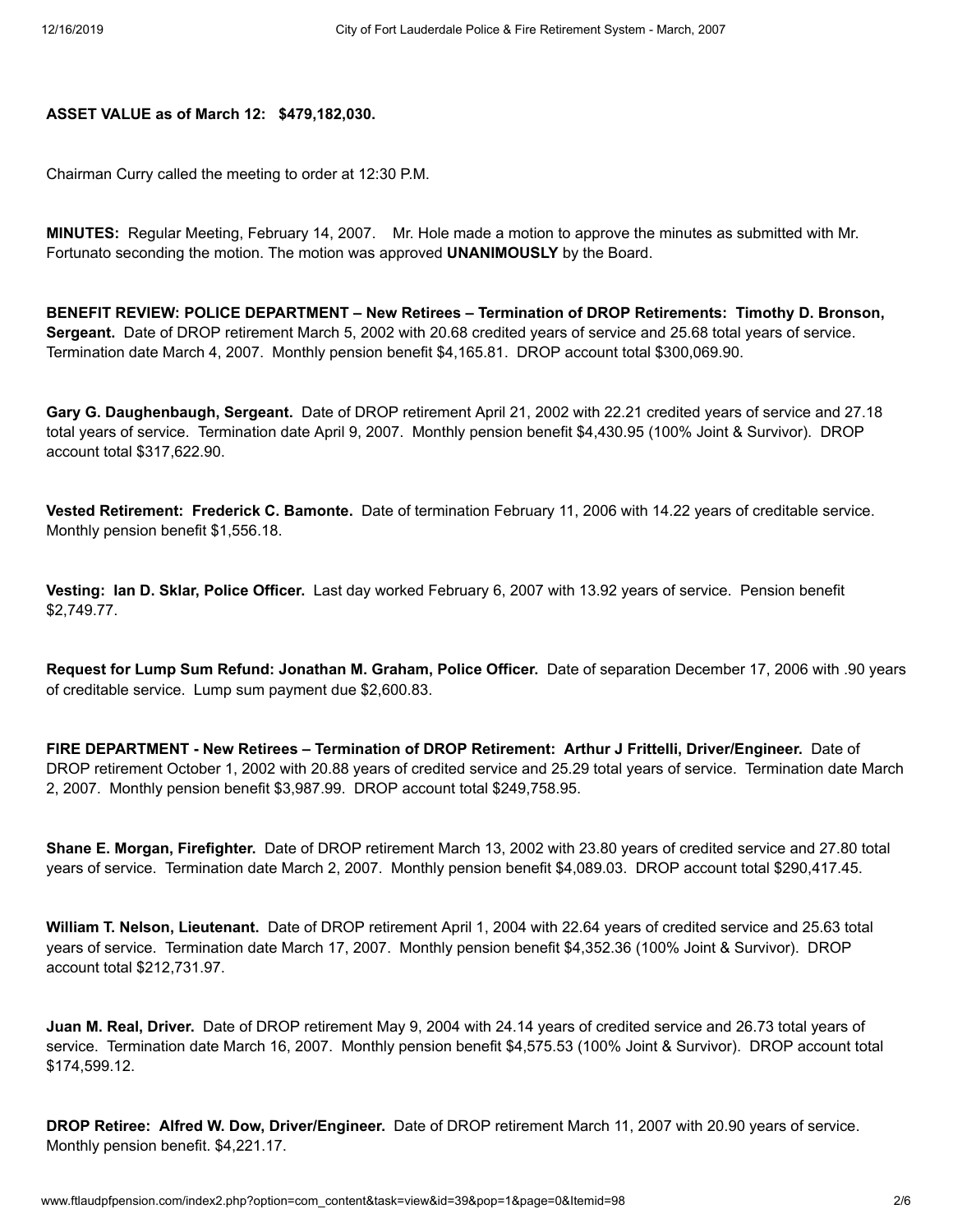**Request for Lump Sum Refund: Juan Sanchez.** Date of separation March 5, 2007 with 8.97 years of creditable service. Lump sum payment due \$36,977.29.

Motion was made by Mr. Dew to approve the Benefit Review with Mr. Kemp seconding the motion. The motion was approved **UNANIMOUSLY** by the Board.

**BILLS: Northpointe Capital** submitted a bill for investment management services rendered from 10/01/06 through 12/31/06 in the amount of \$29,649.05.

**Lee Munder Capital Group** submitted a bill for investment management services rendered from11/13/06 through 12/31/06 in the amount of \$28,193.20.

**Atkinson Diner Stone** submitted a bill for legal services rendered from 11/29/06 through 1/25/07 in the amount of \$15,165.64.

**Stanley, Holcombe & Assoc.** submitted a bill for actuarial consulting services rendered through 2/21/07 in the amount of \$7,051.

**Koch Reiss** submitted a bill for professional services for the period ended 12/31/06 in the amount of \$650.

**Cypen & Cypen** submitted a bill for professional services rendered from 01/01/07 through 01/31/07 in the amount of \$314.78.

Mr. Hole made a motion to approve payment of these bills with Mr. Dew seconding the motion. The motion was approved **UNANIMOUSLY** by the Board.

**ASSET CONSULTING GROUP –** Jason Pulos reviewed six Open-End Real Estate Managers to enable the trustees to choose 3 – 4 firms for further interviews as follows:

American Realty Advisors

INVESCO Real Estate

JP Morgan Fleming

Morgan Stanley Real Estate Advisors

Prudential Real Estate Investors

RREEF America LLC

After a review of each fund's assets under management, number of underlying properties, liquidity and fee structure, Mr. Kemp asked Mr. Pulos to recommend three managers for interviews. Mr. Pulos recommended JP Morgan Fleming, Prudential Real Estate Advisors and RREEF America.

After discussion, Mr. Burnam made a motion to interview JP Morgan Fleming, Prudential Real Estate Advisors and RREEF America. Mr. Rogers seconded the motion. The motion was approved UNANIMOUSLY by the Board.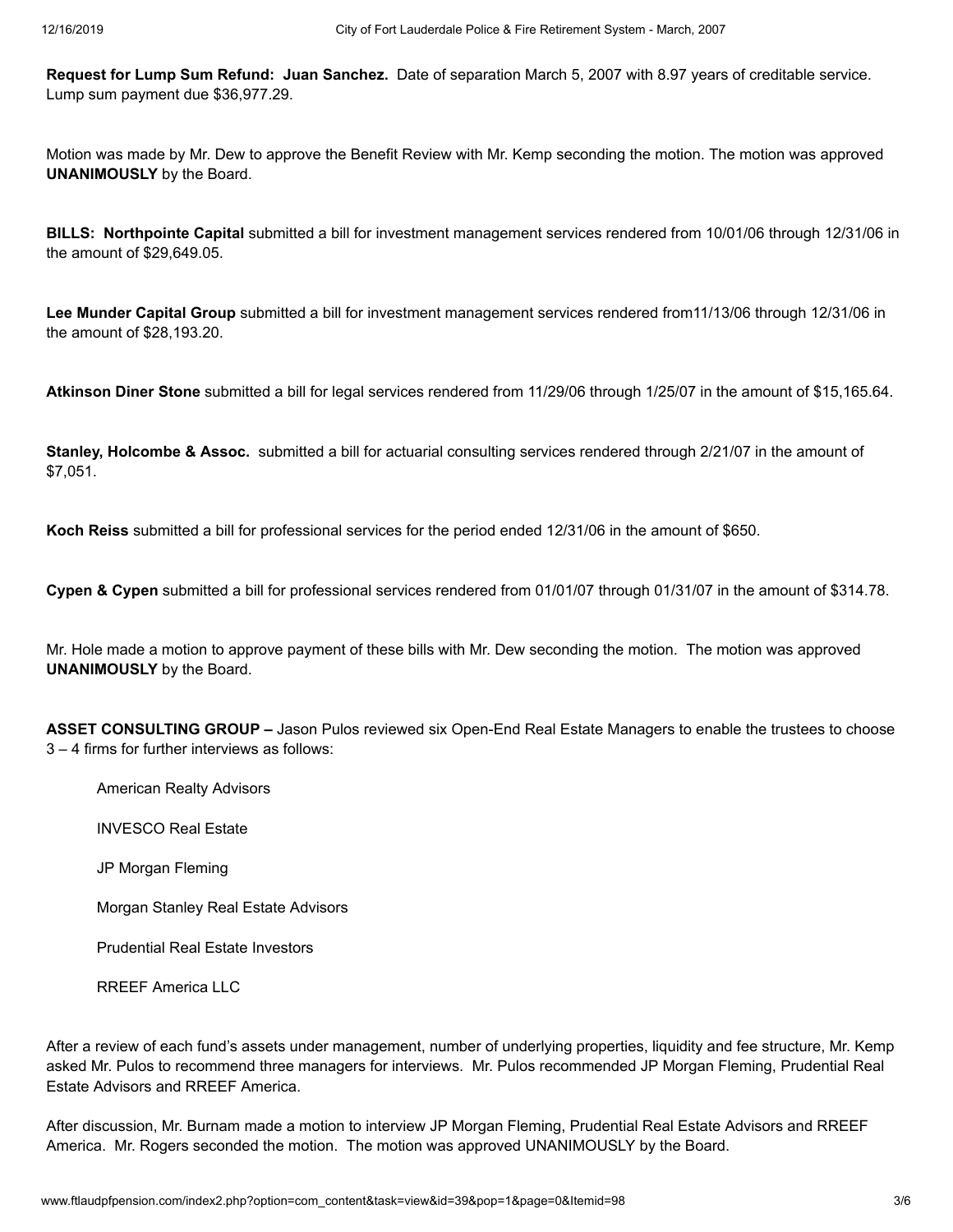The trustees discussed the allocation of 5 – 10% of the portfolio and the changes that will need to be made to the Investment Guidelines. The presentations will be made at the May meeting and each presenter will be given a specific time allocation. Any policy changes will be discussed at the April meeting.

Chairman Curry thanked Mr. Pulos for this presentation.

**INPUT FROM ACTIVE & RETIRED POLICE OFFICERS & FIREFIGHTERS – Mr. Larkin thanked Ms. Wenguer, Mr. Hole and Chairman Curry** for attending the retirees' meeting.

**George Amberge:** Average Monthly Earnings – Mark W. Floyd, Attorney at Law, on behalf of George Amberge questioned the methodology used in calculating average monthly earnings for retirement purposes. This issue had been brought before the Board on August 11, 2004. At that time, a letter from the actuary was reviewed and the Board agreed that the calculations were consistent and no further action would be taken.

Mr. Floyd reviewed a letter dated March 14, 2007 from his firm Mierzwa & Associates, P.A. in which he stated that their firm represents the Fort Lauderdale Professional Fire Fighters and they have been retained to represent George Amberge in connection with his contention that his calculation is incorrect. It is their belief that Mr. Amberge is being denied three days of earnings due to the method of calculation.

Mr. Floyd requested a formal hearing by the Board. Mr. Cypen noted that Mr. Amberge did not request a formal hearing within 30 days of the August 11, 2004 meeting. Mr. Floyd then requested that:

- 1) the Board take action to correct this problem or
- 2) grant Mr. Amberge a formal hearing or
- 3) the Board take action to deny to enable access to court action

After a lengthy discussion of this issue and review of the original ordinance for any language changes, a motion was made by Mr. Rogers to defer until such time as Mr. Cypen can produce a brief of facts and applicable law. Mr. Dew seconded this motion. After additional discussion, this motion and second were withdrawn.

**George Amberge:** Average Monthly Earnings (continuation): Mr. Cypen then requested that Mr. Floyd prepare a brief stating facts, legal citations of authority and legal documents. Mr. Floyd agreed to do this and after receiving this brief, Mr. Cypen will then prepare his brief. A time frame was discussed and agreement was that this be prepared in a timely fashion.

**ADMINISTRATOR'S REPORT – Sawgrass Asset Mgmt. Contract:** Ms. Wenguer advised that there was a problem in their Errors & Omission Insurance Coverage because they carried only \$5,000,000. and we required \$10,000,000 of coverage. Mr. Cypen stated that this contract had been prepared with the provision that they phase in the higher coverage as we have done in the past with other managers. Sawgrass is required to have \$7,500,000 coverage within one year and \$10,000,000 coverage within two years.

After discussion, Mr. Rogers made a motion to approve this contract with Mr. Dew seconding the motion. The motion was approved UNANIMOUSLY by the Board.

**Fiduciary Liability Insurance: Mr. Cypen** reviewed the Fiduciary Liability Insurance that the City of Fort Lauderdale has advised that the Board is covered by. Mr. Cypen's opinion is that this insurance does not cover the trustees. He then discussed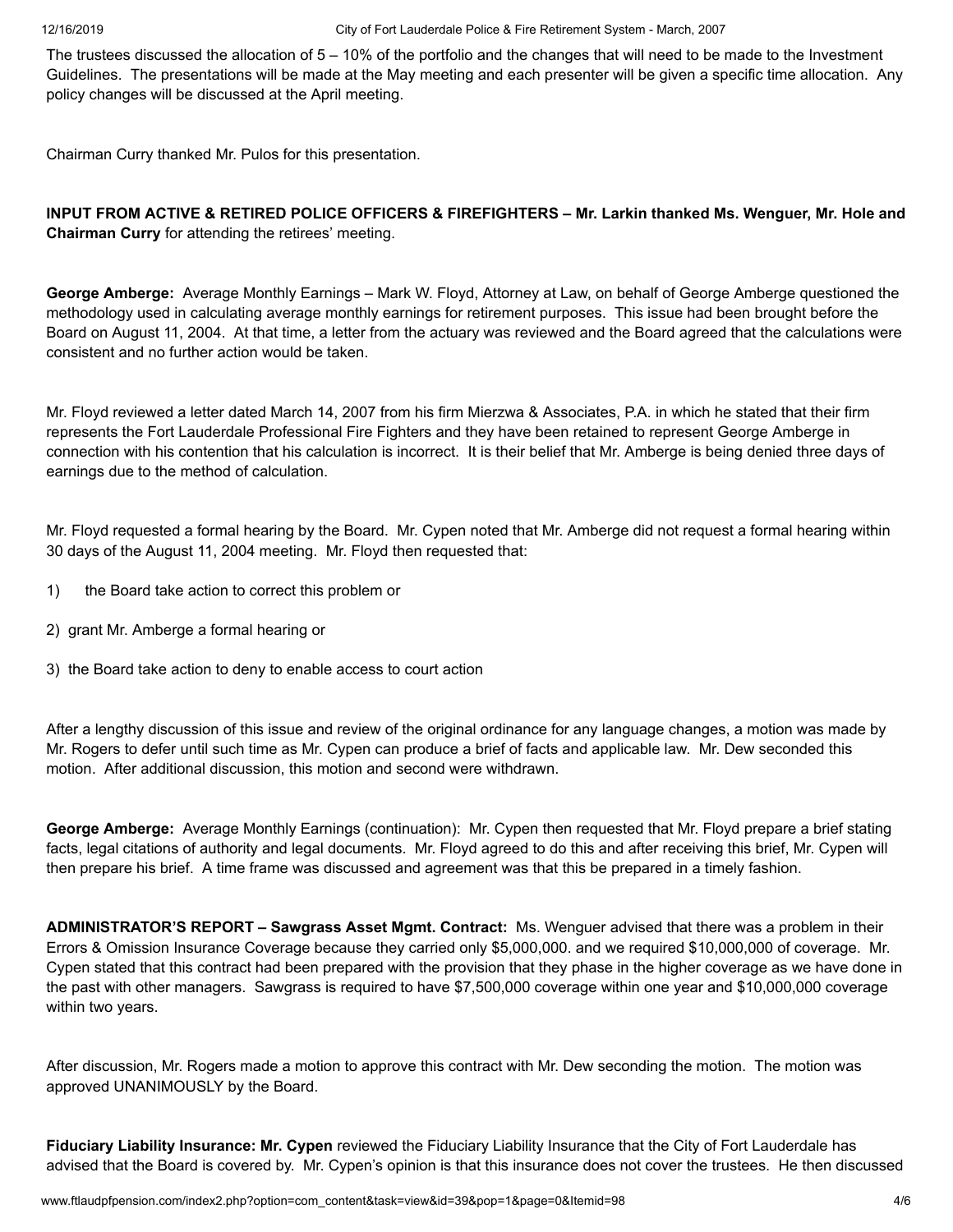12/16/2019 City of Fort Lauderdale Police & Fire Retirement System - March, 2007

the companies that could provide this type of insurance and the approximate cost. He noted that an independent agent could aid the board in getting this coverage. Mr. Behrendt was asked if he could look into whether the city would give the Board a letter recognizing that the Board does not have this coverage and the city would be willing to take this risk. Mr. Behrendt will discuss this issue with Ms. Burrell and get a definitive answer whether it is economically feasible for the Board to not carry this insurance.

**Office Lease:** The lease has been completed with an increase of 3% per year for the next two years.

**Academic Incentive Pay:** The checks have been mailed. There were some problems that have been resolved. Calculations will now be prepared for the survivors.

**Webmaster Designs:** The trustees reviewed the proposals from Quinncom Web Design, IntuiCode, and 633ALLC.

After a discussion of these proposals, Mr. Hole made a motion to hire 633ALLC with the following conditions:

- 1. not to exceed \$4,000.
- 2. capability of inputing minutes on a timely basis
- 3. source code
- 4. final payment when up and running with the final acceptance

Mr. Rogers seconded the motion. The motion was approved UNANIMOUSLY by the Board.

Mrs. Wenguer was asked to get information on hosting and who will be the administrator.

Recording of Minutes: Discussion ensued as to the pros and cons of recording the minutes.

After discussion, Mr. Dew made a motion not to record the minutes starting as of the June meeting. Mr. Fortunato seconded the motion. Vice Chairman Dew and Mr. Fortunato voted for the motion with Chairman Curry, Secretary Rogers, Trustees Kemp, Burnam and Hole voting against the motion. Motion failed for lack of a majority.

Administrator Review of Office Staff: Ms. Wenguer discussed the need for additional office staff. She requested an Administrative Assistant position be created. She further stated that she was working on a job description for this position.

After discussion and review of staffing requirements by other boards of this size, Mr. Dew made a motion that an Administrative Assistant compensation package as well as a Job Description be prepared for Board review and approval to enable the administrator to start a search for a full-time Administrative Aide. Mr. Rogers seconded the motion. The motion was approved UNANIMOUSLY by the Board.

**Me Too II Lawsuit:** No news yet on the judge's decision.

Share Plan Erroneous Payment: Mr. Cypen stated that the law firm of Adorno & Yoss has been hired as per the motion at the February meeting.